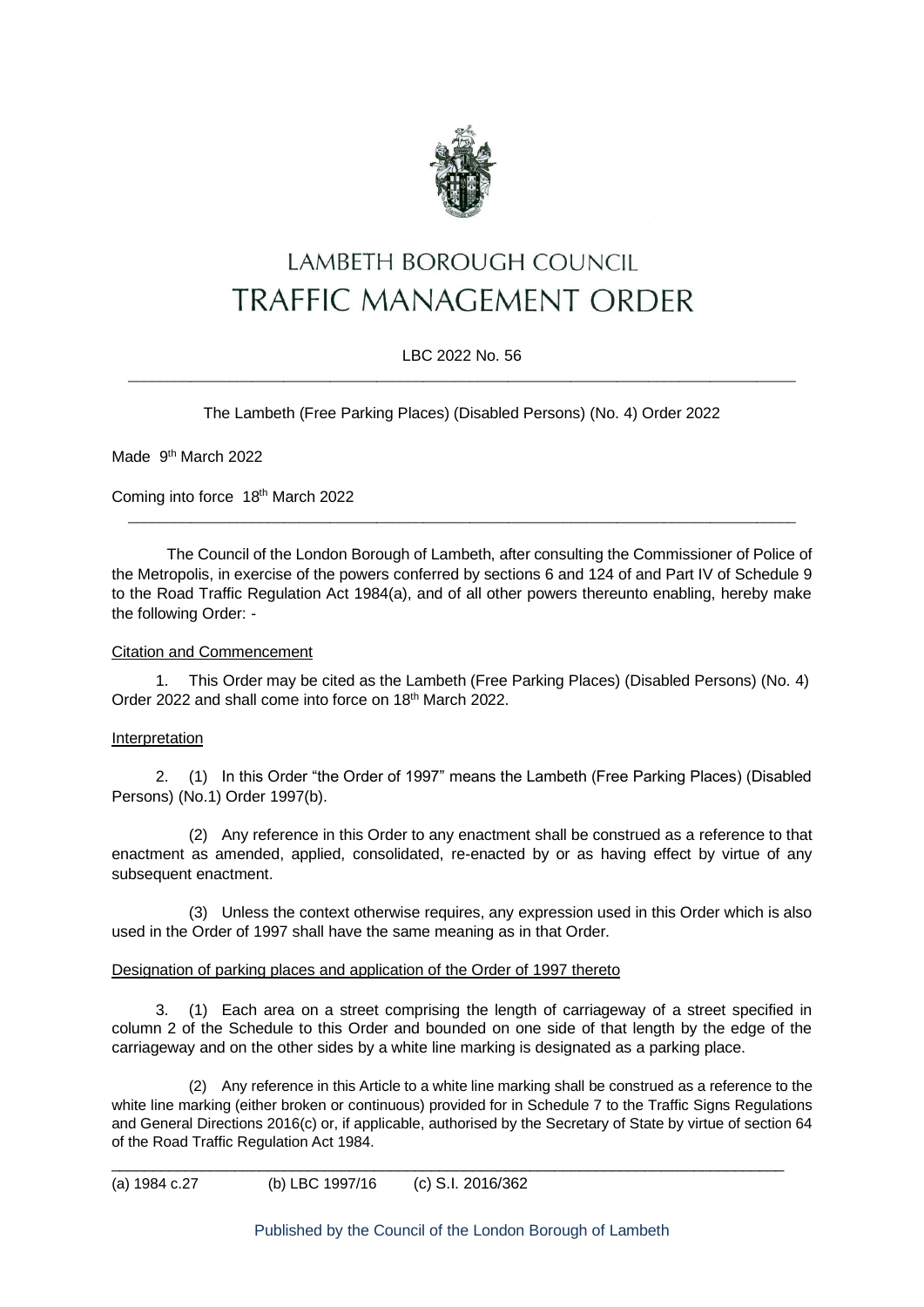(3) The provisions of the Order of 1997 (other than Articles 3 and 13) shall apply to the areas designated as parking places by this Order as if in those provisions any reference to a parking place included a reference to an area designated as a parking place by this Order and as if any reference to the Schedule to the Order of 1997 included a reference to the Schedule to this Order.

#### Placing of traffic signs

4. The Council shall place and maintain traffic signs indicating the limits of each parking place and that each parking place may only be used by the vehicles referred to in Article 4 of the Order of 1997.

Dated this ninth day of March 2022.

Ben Stevens Highway Network Manager